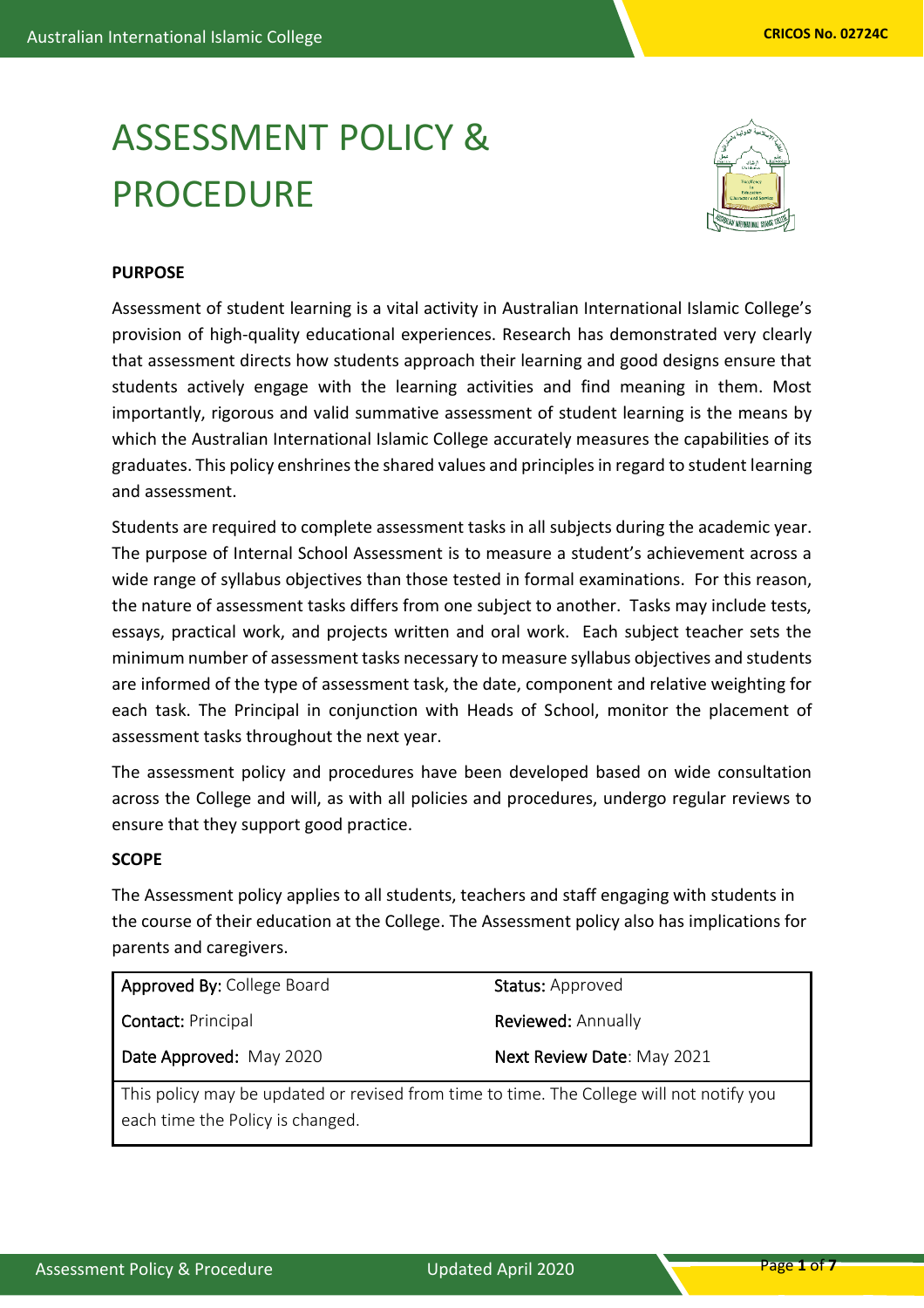## **PURPOSE AND OVEVIEW**

The purposes of assessment are to:

- promote, assist and improve learning
- inform programs of teaching and learning
- provide information for those people students, parents, teachers who need to know about the progress and achievements of individual students to help them achieve to the best of their abilities
- provide information for the issuing of certificates of achievement
- provide information to those people who need to know how well groups of students are achieving (College authorities, the State Minister for Education, Training and Employment, the Federal Minister for Education).

It is common practice to label assessment as being formative, diagnostic or summative according to the major purpose of the assessment.

The major purpose of formative assessment is to help students attain higher levels of performance. The major purpose of diagnostic assessment is to determine the nature of students' learning and then provide the appropriate feedback or intervention. The major purpose of summative assessment is to indicate the standards achieved by students at particular points in their schooling. It is geared towards reporting and certification.

This policy has been developed to inform students, parents and teachers of the key principles and assessment requirements at Australian International Islamic College. The aim is to maximize the opportunity for students to demonstrate what they know and can do. The process is designed to ensure fairness to all students carrying out assessment tasks. This whole of College policy and approach reflect the principles and policies of the Queensland Curriculum and Assessment Authority (QCAA) Policy and applies to all subjects based on QCAA syllabuses.

Assessment of student learning performance and feedback on progress are pivotal and important processes in College learning and teaching. Assessment tasks communicate to students what must be learned and are vehicles by which the College assures itself, and society, of its students' capabilities.

The design of assessment tasks, feedback processes and grading strategies are to be efficient, effective and ethical, as well as imbued with educational integrity and equity and grounded in research-based evidence regarding effective practice.

Importantly, this policy is based on the premise that all assessment practices must be aligned with the Australian Curriculum intentions and measured against externally validated standards and not merely directed at arriving at a grade. Equally, this policy is based on the premise that it is important that through assessment students are encouraged to engage in their education, rather than merely pursue grades. Student engagement is best facilitated by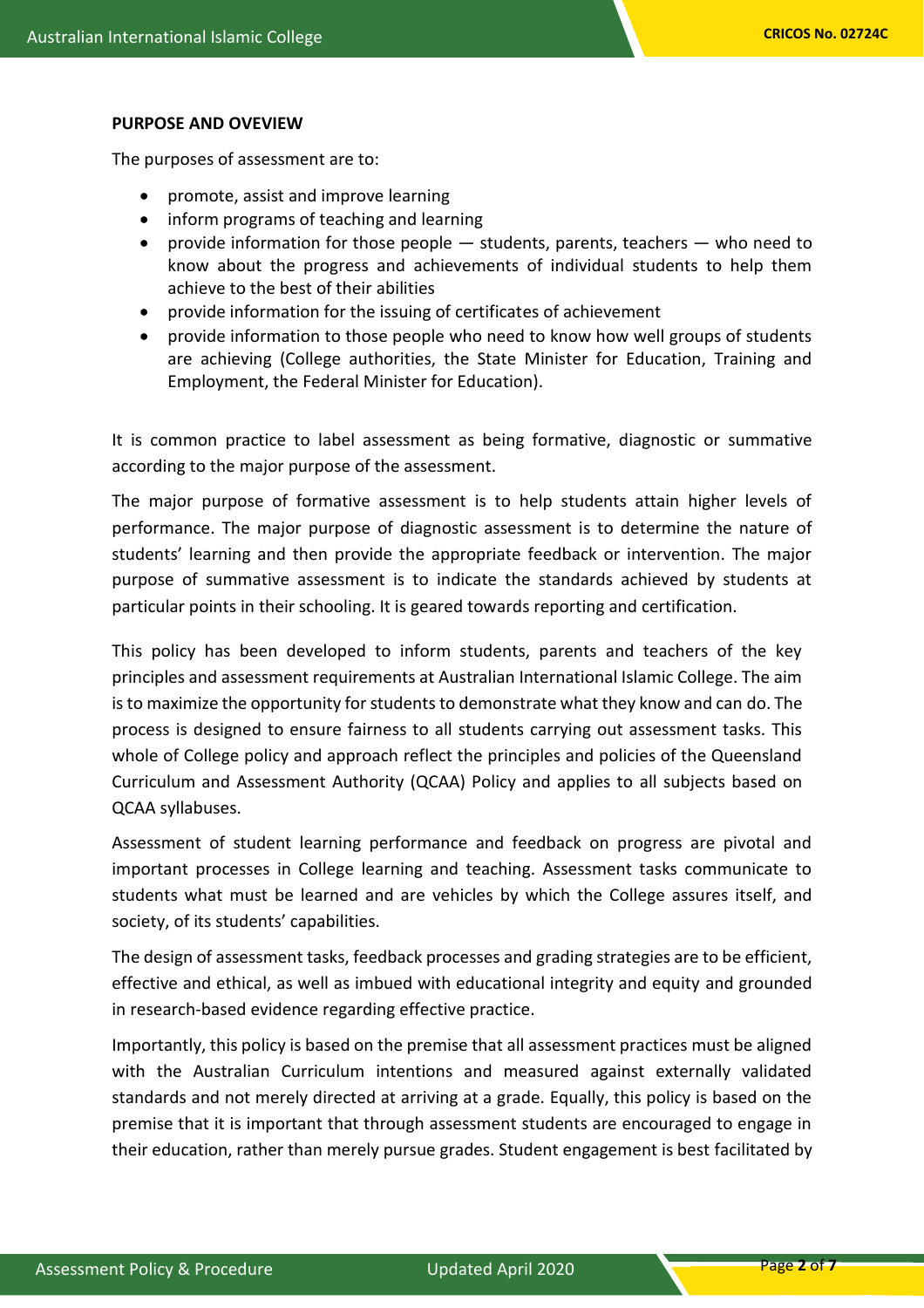student-managed learning in which students are active partners in the process through undertaking challenging responsibilities and making choices.

## **ASSESSMENT SCHEDULE**

All due date including draft and final for assessment items will be communicated with the students and parents at the beginning of each term. Dates on the assessment schedule are set andif a date change is made, students affected will be informed of any change of due dates.

#### **COMPLIANCE**

Student are required to complete and submit all assessment items as prescribed by the College and respective work program on or before the due date. Consequently, a failure to submit assessment on or before the due date could directly impact on the QCE and ATAR eligibility for Year 11 and 12 students.

Students who fail to comply with this process and/or fail to submit work or not turn up for assessment items, may not be rated, and may not be able to submit at a later date.

Failure to submit an assignment may result in the draft being graded, or the student producing the assignment during the scheduled class period.

A student in Year 11 or 12 who fails to submit assessment for a subject as per work program, could be deemed to have insufficient coverage of a subject and not be adequately assessed. As a result, the Principal could decide not to award a result in that subject. Alternatively, if a result is not awarded in Years 11 and 12, the number of semesters credited to a student's course of study could be reduced.

## **EXAMINATIONS**

## **Attendance at Exams or Tests**

Students must attend all tests and exams atthe scheduled time.

## **Non-Attendance at Exams**

- **a.** An inability to attend an exam
	- i. Illness
		- If a student is ill and/or cannot attend a test or exam the following procedure must be followed:
			- The College must be notified before the scheduled test/exam.
			- Immediately on return to the College the student is responsible for reporting to the teacher to make alternate arrangements to sit for the test/exam.
			- Proof of illness, a Doctor's Certificate, must be produced (Senior College) on the student's return to College.

 Students who know, prior to ii. Prior knowledge of absence the respective date that they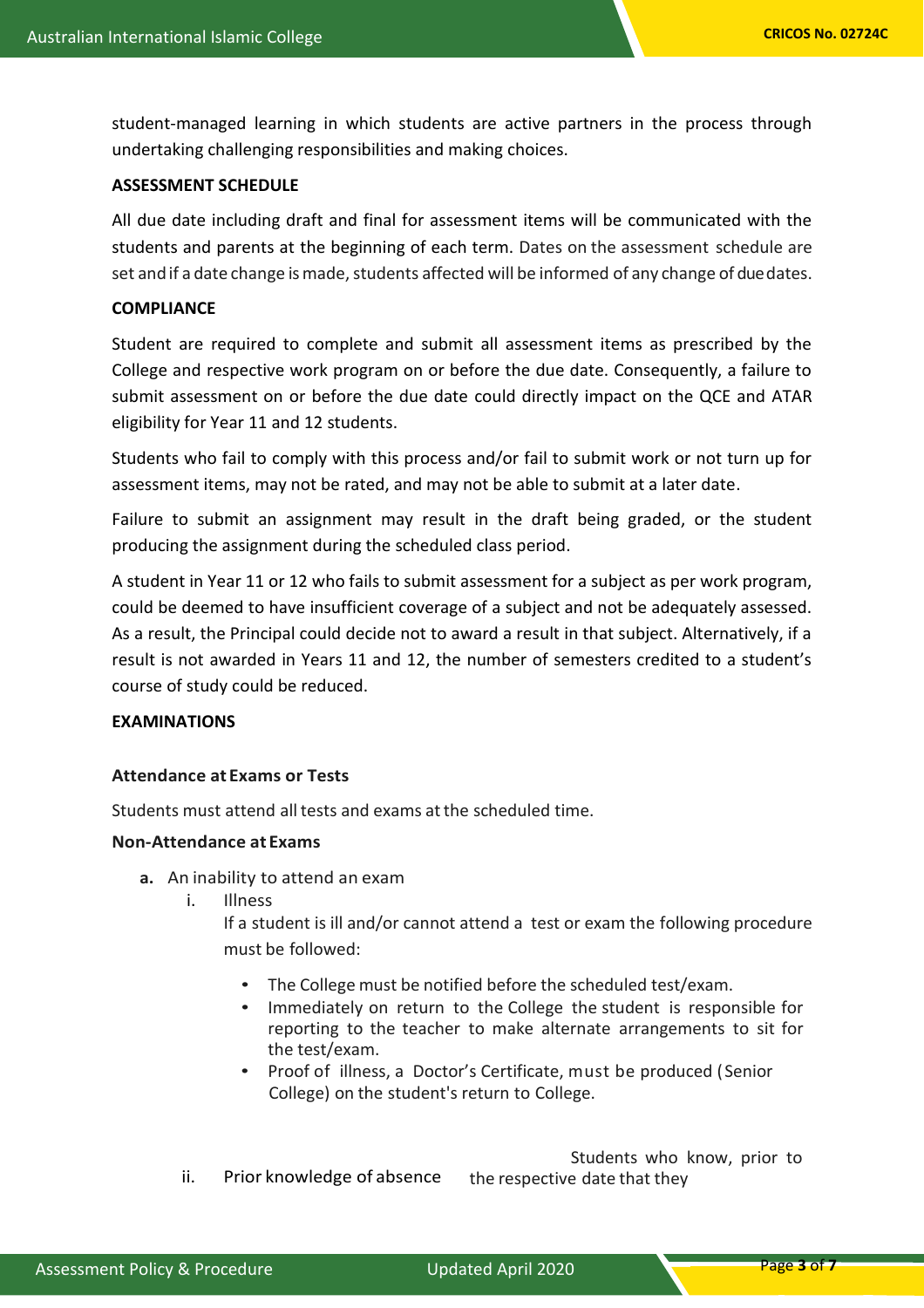will be absent for a scheduled test, must notify the

College administration before the due date.

## iii. Exceptional circumstances

Exceptional circumstances will be considered by the Principal.

# **b.** Failure to attend an exam

If students fail to attend scheduled exams/tests and do not comply with the conditions outlined above: Students will have the result recorded as aNS (Non-Submission).

If a student is found to be plagiarizing another student's work, communicating during the exam in such a way as to disrupt others or to gain advantage, or if the student brings into the room, or access material that provides them with an advantage, the student will immediately have their examination collected and be referred to the Head of School for disciplinary action. A determination on the grading, or resubmission of the exam will be at the sole discretion of the Head, or Principal. **Dishonorable Behaviour**

# **ASSIGNMENTS**

# **Drafting and monitoring policy**

Each teacher has a system of monitoring and recording student progress (e.g. class work, rehearsal notes, drafts, photographs of work, teacher observations) through the teaching, learning and assessment process.

When an assignment draft is due, students must hand in two copies of their written assignment to the teacher who will keep a record of submission. One copy with feedback will be returned to the student and the other copy is to be kept by the teacher in case a final assignment is not submitted. In the event of this occurring, the teacher will mark the draft copy and grade it asthe final assessment piece.

In reference to the draft submitted, teachers will provide at least one set of feedback referring to the assessment task sheet and criteria. Teachers will only indicate where attention is required.

If no draft (2 copies) is submitted, the teacher will arrange for the student to produce a draft in the next timetabled lesson either in class or in a buddy teacher's class.

If still no draft (2 copies) is received, parents are to be informed by the teacher.

## **Managing response length**

Students will be supported in understanding the required and acceptable response length for an assessment piece. Where a submission is under the response length, students will be marked and graded based on their submission, with adequate feedback given during the drafting phase to improve and increase the length of the submission.

Where students exceed the submission length, students will be provided feedback at the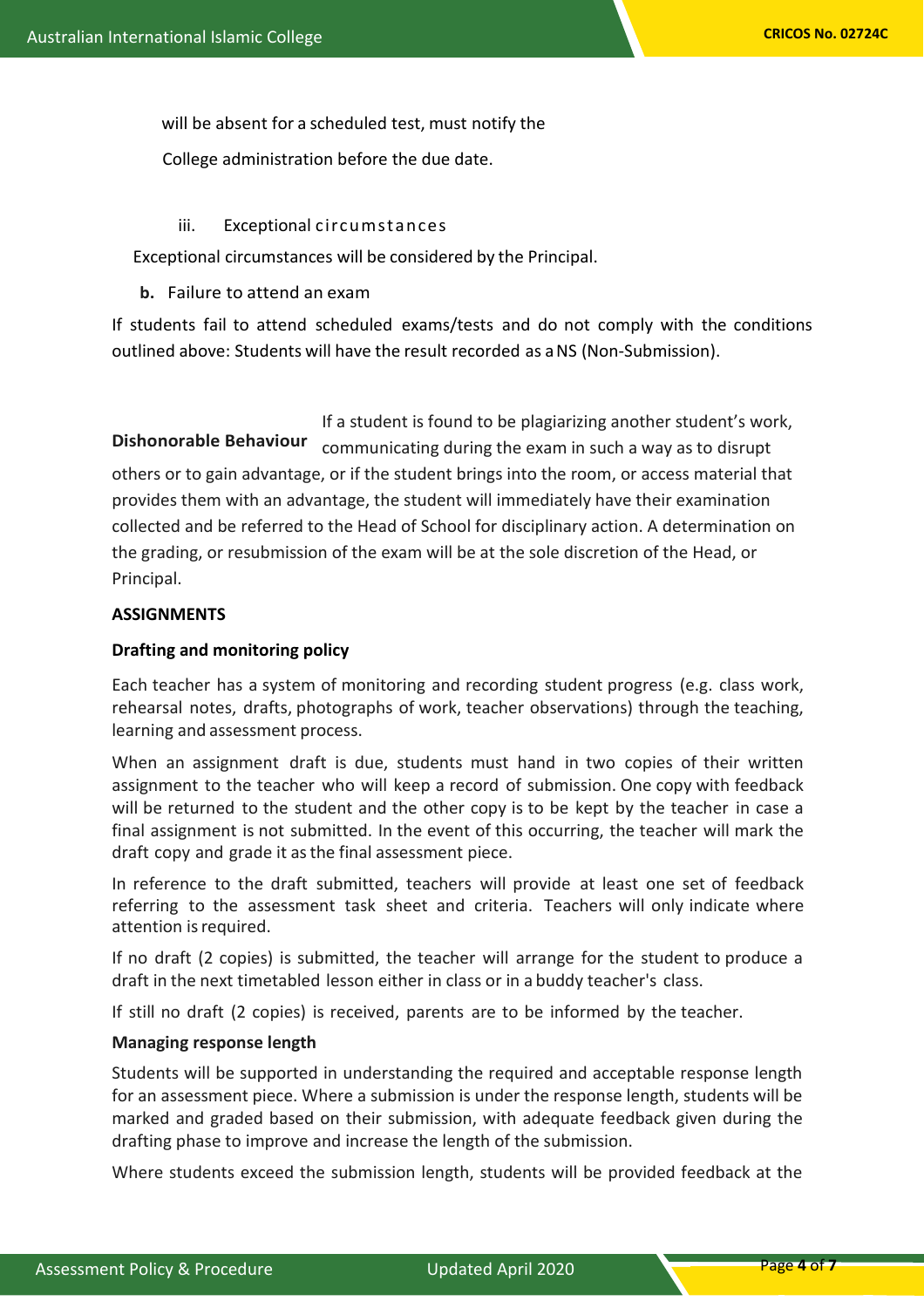drafting phase regarding the length. If a student submits a response (exam or assignment) that exceeds the length specified, the student will be awarded a grade based on the volume of work that is within the response length. Further responses outside the length stipulated will not be included in the marking or grading.

#### **Submission of Assignments**

Written assignments are to be handed to the subject teacher during the allocated class period on or before the due date.

#### **Absence on due date of assignments**

Students who know they will be absent on the day an assessment item is due for submission must arrange for it to be submitted before the listed due date or delivered to the teacher.

#### **Assignment extension of Time - requested by students**

There are only two (2) grounds for students to apply for an extension of time to complete assignments.

i. Illness

A medical certificate is mandatory for Year 10, 11and 12 students. A letter isrequired from parents for Year 7, 8 and 9 students.

- ii. Extenuating Circumstances
	- Family excursions/vacations which occur in College time.
	- Family activities of a very special nature requiring absence from College.
	- Bereavement, family breakdown etc.
	- Essential sporting/cultural commitments
	- Long-term illness of self or family member.

To apply for an extension, students are to contact their subject teacher.

No extension of time will be approved on or after the due date.

#### **Plagiarism**

Students must ensure that an assignment consists of their work only. The penalty for plagiarized work, or work that consists heavy input from someone else (e.g. large amounts copied from the Internet or another person's assignment) will be the cancellation of the parts of the assignment which are shown to be plagiarized. The assignment will be graded on the remaining material. Significant plagiarism could result in the assessment task being deemed anon-submission.

## **Special Provision**

"Special provisions" means making reasonable adjustments to conditions of assessment to ensure equitable opportunities for all students. Special provision may be particularly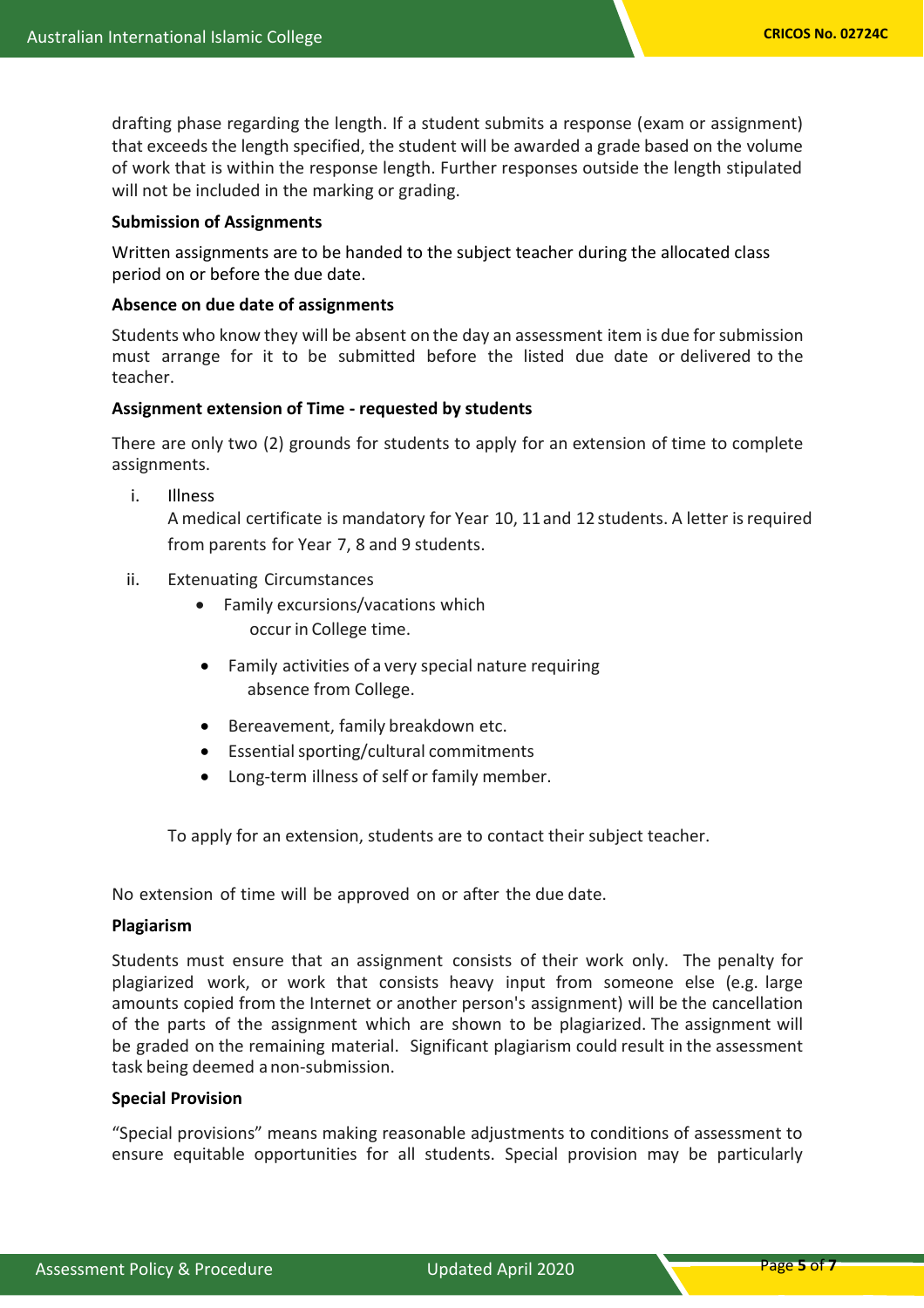relevant for students with specific educational needs requiring reasonable educational adjustment or exemption from assessment.

Students with specific educational needs should have their needs considered in a proactive way – to design inclusive learning and assessment programs, and to provide opportunities for alternative assessment arrangements.